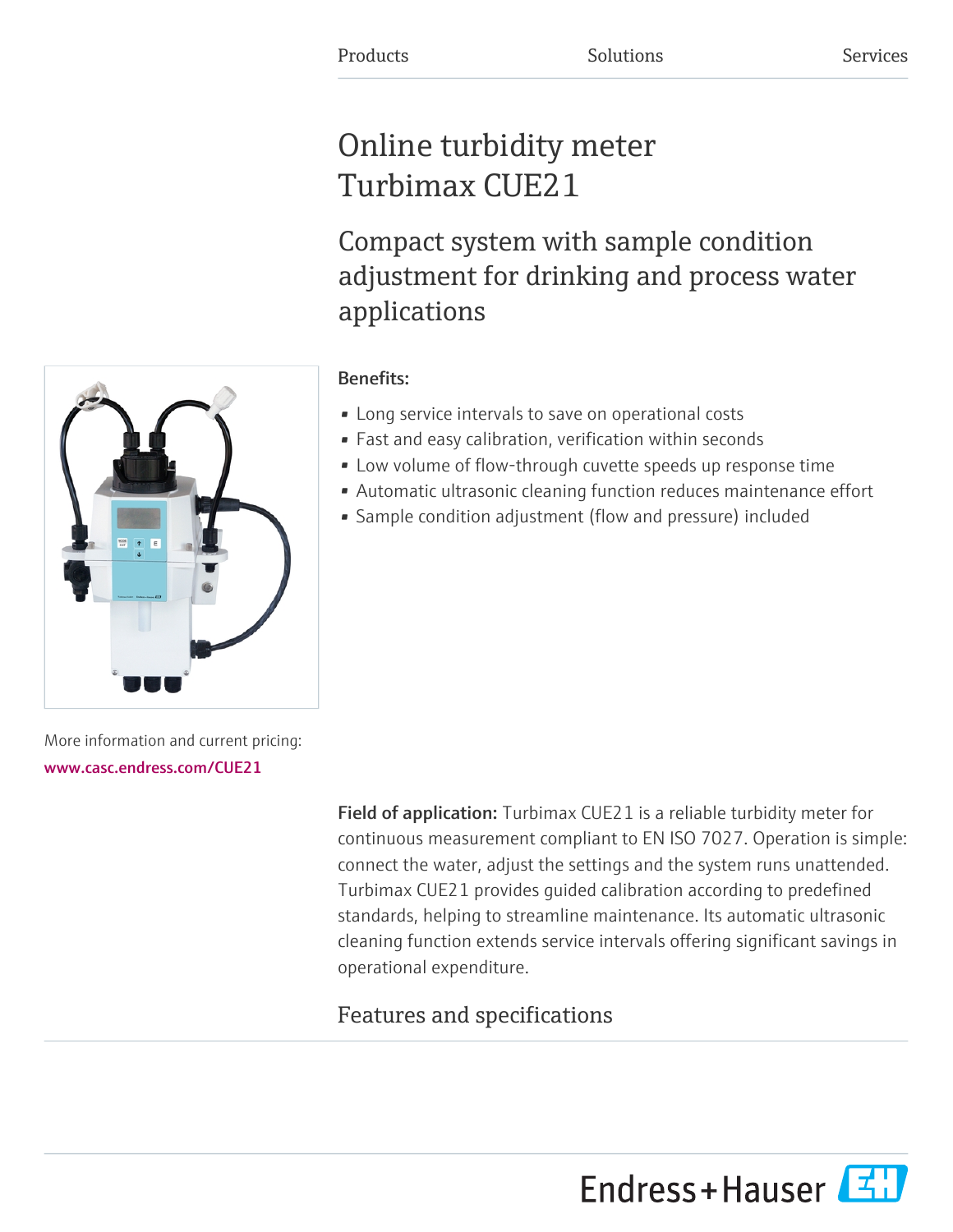### Turbidity **Measuring principle**

Single beam scattered light

#### Application

Online continuous monitoring of clean water :

- Drinking water
- Treated process water

#### Installation

Compact device for bypass-installations.

### Characteristic

" Versions with infrared light source

" Fast and easy calibration

" Complete primary calibration in less than 5 minutes

" Verification in seconds

" Reduced calibration costs and quick response times thanks to low volume sample chamber

" Automatic continuous ultrasonic cleaning (Autoclean)increases cleaning intervals dramatically

- " Simple modular design
- " Easy to use and service
- " Affordable thanks to modular microprocessor based technology

" Digital high-speed connections through RS-485 with Modbus

Optional Features:

" Flow chamber for bubble suppression

" Reusable calibration kit

### Measurement range

0 - 1000 NTU

### Measuring principle

Turbidity measurement using standardised 90° scattered light method acc. to ISO 7027/EN27027(Infrared Light)